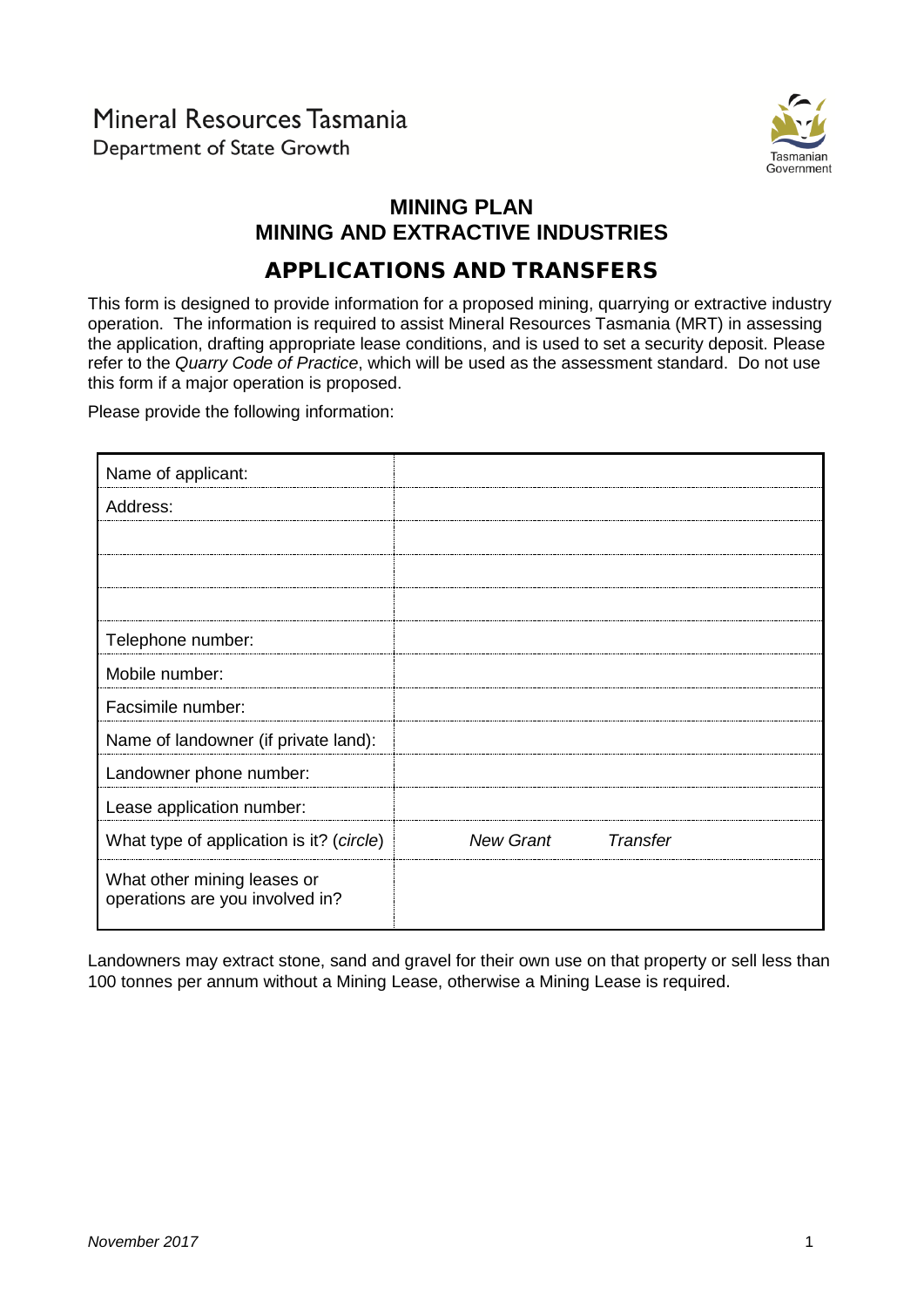# **PLEASE ENSURE THE FOLLOWING INFORMATION IS PROVIDED:**

(Circle *italics* as required.)

| What is the land tenure?  Private land / PTPZ (forestry) Land / Other Crown Land                     |
|------------------------------------------------------------------------------------------------------|
|                                                                                                      |
| Operational status  New application/Transfer                                                         |
|                                                                                                      |
|                                                                                                      |
|                                                                                                      |
|                                                                                                      |
| Is the proposed operation a Level 2 Activity under the <i>Environmental Management and Pollution</i> |

# **MATERIAL TO BE EXTRACTED AND RESOURCES**

| What product is to be mined? Sand/clay/gravel/hard rock/alluvial/other minerals                    |
|----------------------------------------------------------------------------------------------------|
|                                                                                                    |
| Is there a demonstrated market? Please provide information?                                        |
|                                                                                                    |
|                                                                                                    |
|                                                                                                    |
| Attach statement of resource estimation if you have one, noting if the resource is JORC compliant. |
|                                                                                                    |
| <b>ROYALTY</b>                                                                                     |
|                                                                                                    |
|                                                                                                    |
| If the lease area covers private land, has a current landowner's compensation                      |
| Attach a copy of the signed agreement.                                                             |
| How will production records be kept? Sales dockets/Weighbridge dockets                             |
|                                                                                                    |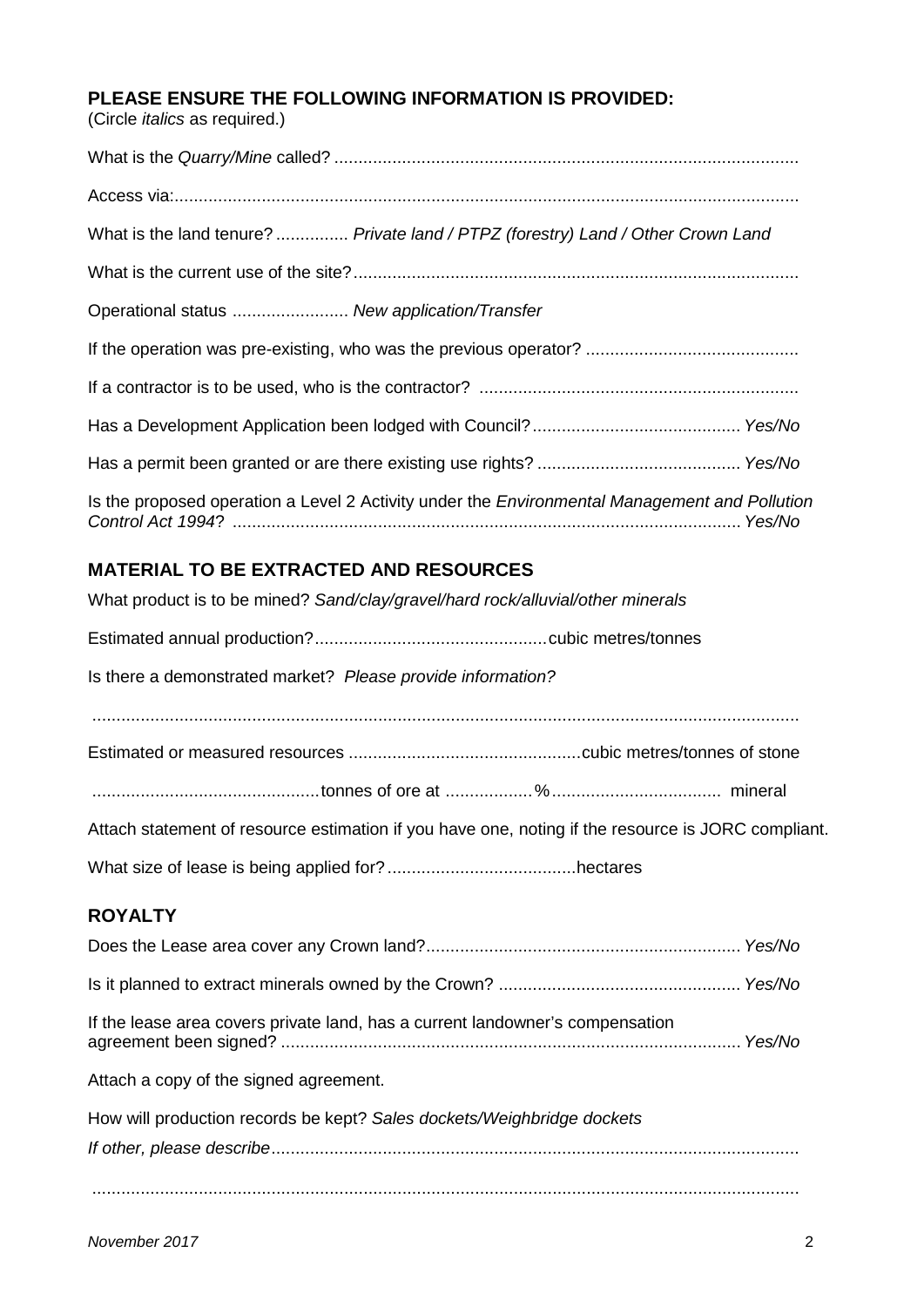## **PUBLIC SAFETY**

| Safety is an important responsibility of the lessee.                 |                                    |        |
|----------------------------------------------------------------------|------------------------------------|--------|
| How accessible is the site to the general public?                    | high risk/low risk                 |        |
| Are gates or fences                                                  | existing/to be installed/required? |        |
| Are there unprotected shafts, excavations, faces, dams or machinery? |                                    | Yes/No |
| Measures taken to reduce hazards are as follows:                     |                                    |        |
|                                                                      |                                    |        |
|                                                                      |                                    |        |
| Is the access to hazardous areas controlled?                         |                                    | Yes/No |

## **PUBLIC LIABILITY INSURANCE**

What level of public liability insurance do you carry? \$ ............................

It is a requirement of the mining lease that a minimum of \$10,000,000 public liability insurance is maintained; larger and/or higher risk operations will be required to carry \$20,000,000 of insurance.

Attach a copy of your certificate of currency if not already provided to MRT.

#### **OPERATION SUMMARY**

What methods or equipment are planned to be used?

| Earth moving/drill & blast                        |
|---------------------------------------------------|
| Crushing/screening/washing                        |
| Fixed or mobile plant                             |
| Small underground                                 |
| Alluvial mining                                   |
|                                                   |
|                                                   |
|                                                   |
| Will the operation be intermittent or continuous? |
|                                                   |
|                                                   |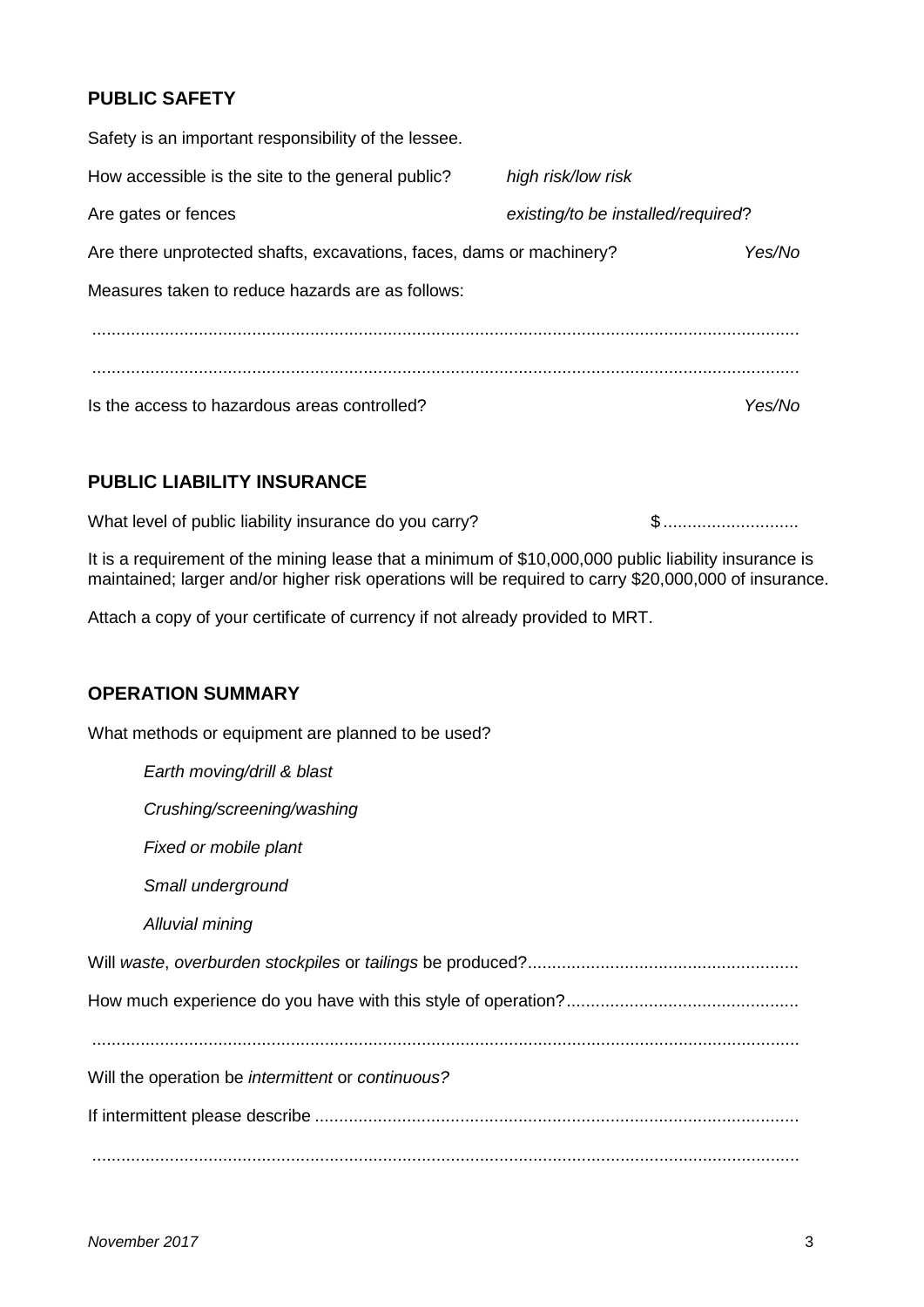#### **SITE SELECTION and PLANNING (***Quarry Code of Practice***, pages 10 and 11)**

Careful site selection, after consideration of all possible alternatives, may reduce future problems, particularly with respect to neighbours. New quarries should be located away from existing residences or watercourses. Plant should be situated to minimise noise and dust impact.

| How close are watercourses to the excavation or plant area? (minimum 10 m)                                                                                                                                                                                               |
|--------------------------------------------------------------------------------------------------------------------------------------------------------------------------------------------------------------------------------------------------------------------------|
|                                                                                                                                                                                                                                                                          |
|                                                                                                                                                                                                                                                                          |
| If vibratory screening is proposed, how many neighbours are within 500 metres?                                                                                                                                                                                           |
|                                                                                                                                                                                                                                                                          |
|                                                                                                                                                                                                                                                                          |
| Visibility is the cause of much public complaint at many, otherwise well managed, quarries.<br>Visibility of the planned quarry from frequently used roads or vantage points may limit the height of<br>the quarry or require specific working and rehabilitation plans. |

Have you considered an alternative site? *Yes/No*

#### **ACCESS (***Quarry Code of Practice***, page 13)**

Access to quarry sites is of primary importance and should be considered very early in site planning, because this will constrain management alternatives for the quarry in the future. Often the issues arising at the quarry are different to those posed by the access.

Is there *existing access*/or *new access will be required*?

| Has the junction with public roads been agreed with Council/State Roads?               |
|----------------------------------------------------------------------------------------|
|                                                                                        |
|                                                                                        |
|                                                                                        |
|                                                                                        |
| How many neighbours are potentially affected by the proposed traffic volume?           |
|                                                                                        |
| Are the access road drains protected against erosion from quarry runoff?  Yes/No       |
| Will sediments in the water settle out before entering drains on public roads?  Yes/No |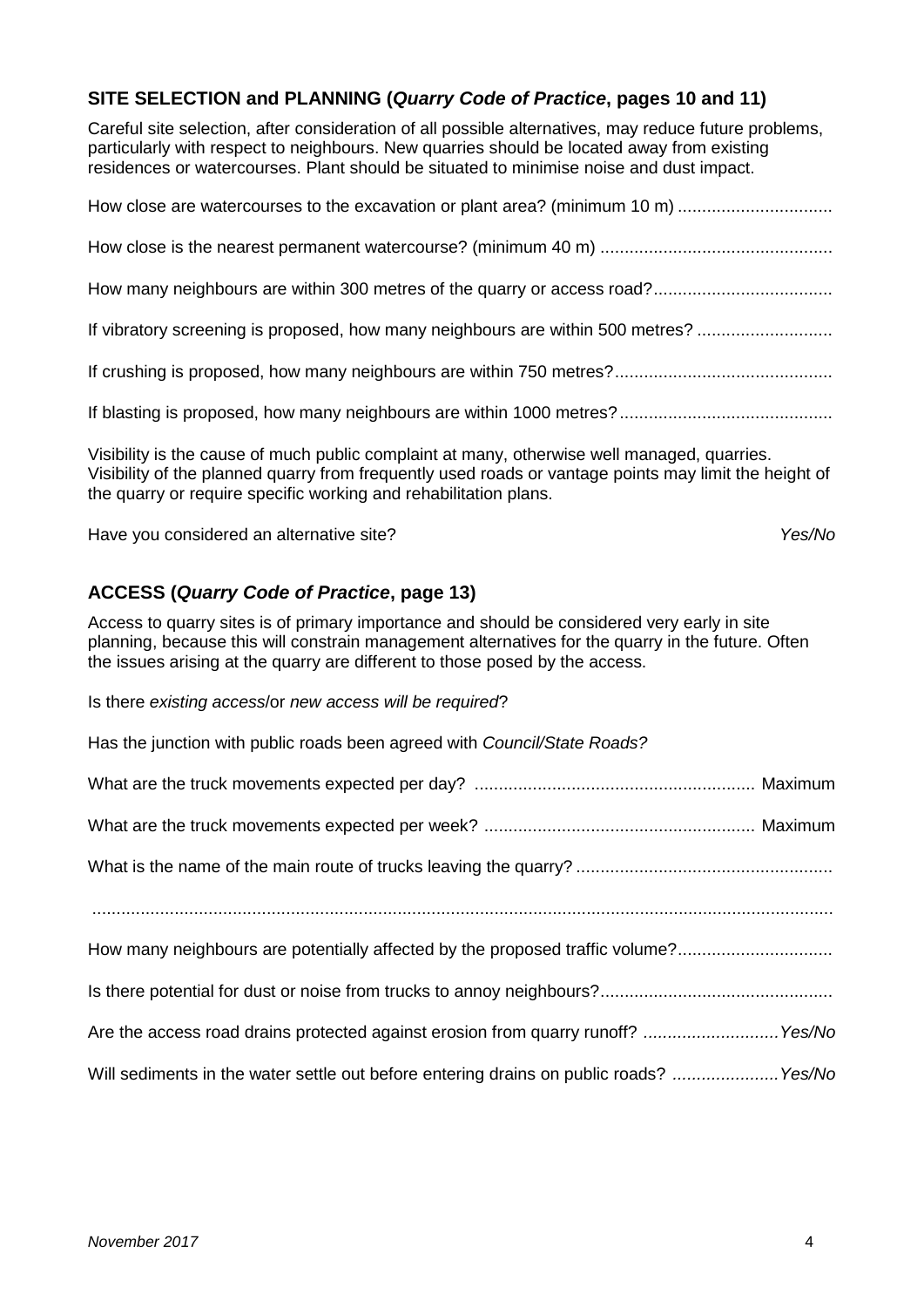## **STAGING OF OPERATIONS (***Quarry Code of Practice***, page 14)**

The resource should be worked in a systematic manner, generally across or down the slope, so that worked-out sections can be rehabilitated as mining progresses. The Inspector will recommend a security deposit, based on the maximum disturbed area you require. The area you require will be included as a lease condition if the application is granted. Disturbed area is measured in hectares (1 hectare = 100 m  $\times$  100 m) and includes stripping, excavation, overburden, waste, tailings, plant, hardstand and access.

What is the maximum disturbed area you will require for the next 5 years? ............ hectares

All security deposits are periodically reviewed as the scale or nature of the operation and area of disturbance changes.

## **EXISTING VEGETATION & FAUNA**

You may be requested to undertake a flora and fauna survey over all or parts of the application area, as this information may be critical to understanding a potentially significant environmental risk to the proposal.

If a survey is required it must be provided to MRT to assess the lease application.

#### **CLEARING AND PROGRESSIVE REHABILITATION (***Quarry Code of Practice***, pages 15)**

The area of disturbance of an operation should be kept to a minimum, and rehabilitation should be carried out progressively. Clearing should be kept to the minimum absolutely necessary for efficient operations. Topsoil must be protected and the guidelines below should be followed:

- If possible, windrows of topsoil should not exceed one metre in height.
- Topsoil should not be buried or driven on, as this will damage soil structure.
- Overburden should be stripped and stockpiled separately from soils.
- On hillside operations, it is best to store topsoil above or beside the excavation.
- Note that holding a Mining Lease does not authorise topsoil removal from the site.

What area of vegetation is to be cleared? .........................................................................................

What is the topsoil depth?.................................................................................................................

What is the subsoil depth? ................................................................................................................

Wherever practical overburden, subsoil and topsoil should be placed directly onto worked out areas, to avoid double handling of soil and maximize the viability of the seed bank.

Is direct replacement of soil possible? *Yes/No* Describe the stripping and stockpile arrangement:............................................................................ .........................................................................................................................................................

.........................................................................................................................................................

## **CULTURAL HERITAGE SURVEY**

You may be requested to undertake a cultural heritage survey (Aboriginal and European) over all or parts of the application area.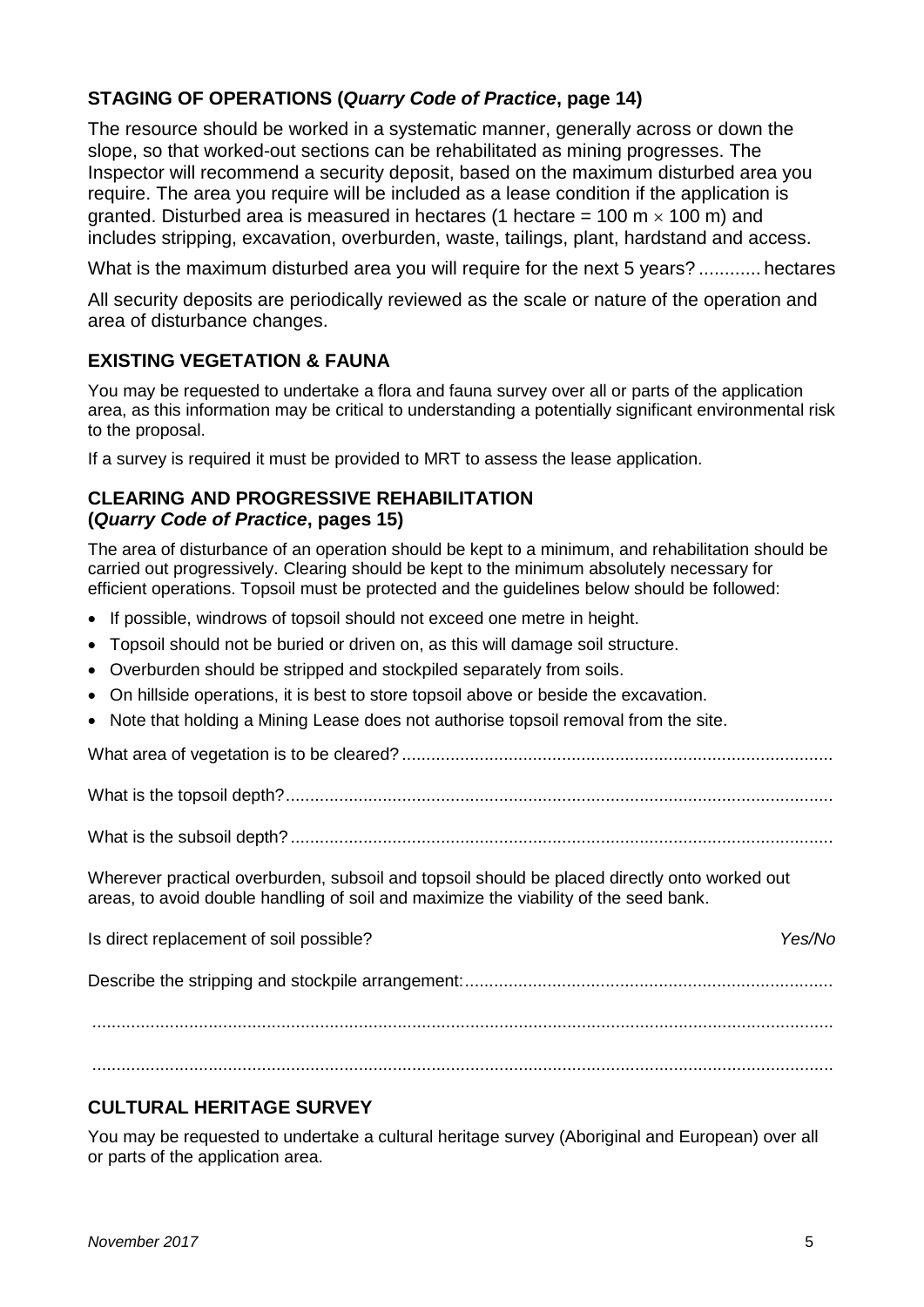Please provide a working plan of the operation using the work sheet below. (A spare planning sheet is included on page 12 and a sample mine plan is included on page 13).

#### **SITE PLAN**

| <b>Please Indicate:</b>           |                                       |                         |                                        |                                       |
|-----------------------------------|---------------------------------------|-------------------------|----------------------------------------|---------------------------------------|
|                                   |                                       |                         |                                        |                                       |
| Access roads                      |                                       | Direction of water flow |                                        |                                       |
| Visual screening                  |                                       |                         | Drainage, settling ponds, process dams |                                       |
| Direction of working              | →                                     |                         | Stages of operation and rehabilitation | $--- 2002 ---$                        |
| Bench face                        | $\overline{1}$ $\overline{1}$<br>┯    |                         | Distance to watercourses and housing   | $\xleftarrow{350}$ m $\xrightarrow{}$ |
| Dimensions of excavation          | $\xleftarrow{350}$ m $\xrightarrow{}$ |                         |                                        |                                       |
| Location of processing plant      | $\boxtimes$                           | North                   | QUARRY                                 | DATE                                  |
| Topsoil and overburden stockpiles | A A topsoil A A                       | N                       |                                        |                                       |
|                                   |                                       |                         | SCALE                                  | <b>DRAWN</b>                          |

٦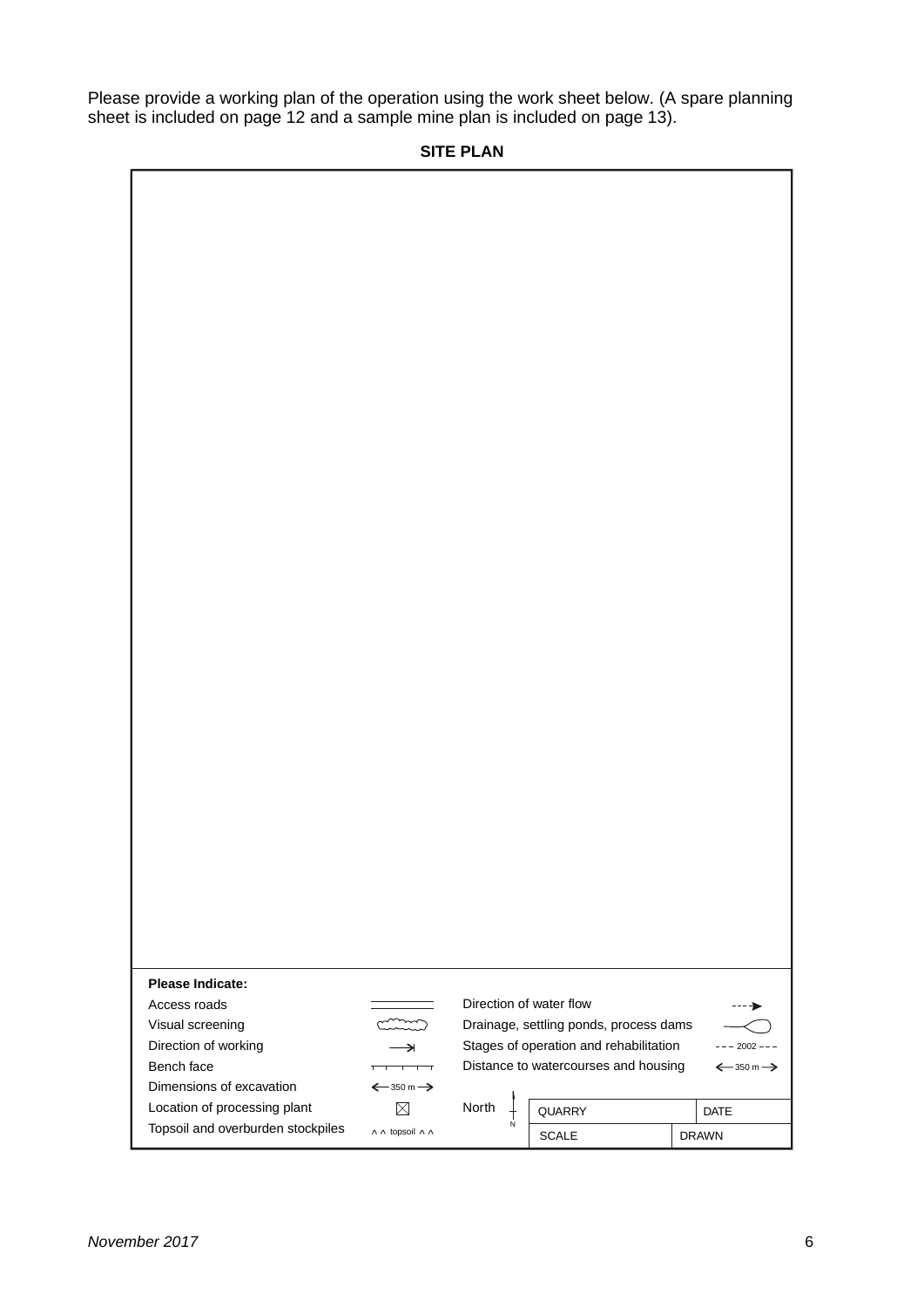## **NOISE AND DUST CONTROL (***Quarry Code of Practice***, pages 16 and 20)**

The primary nuisance associated with quarry operations is noise and dust. Where residences exist adjacent to a quarry, precautions should be taken to reduce the impact of noise and dust. Visible dust should be confined within the boundary of the premises. Reasonable operating hours are considered to be 7 am to 7 pm weekdays and 8 am to 4 pm weekends.

| What are the planned hours of operation on weekdays?  am to pm      |
|---------------------------------------------------------------------|
| What are the planned hours of operation on weekends?  am to pm      |
| Tick the measures to be used to reduce nuisance dust and noise:     |
| Plant located to minimise dust and noise.                           |
| Enclosures, sprays and dust extractors.                             |
| Bund walls for noise and wind breaks for dust.                      |
| Maintenance of roads and machinery for noise, water carts for dust. |
| Controlled vehicle speeds (especially near neighbours).             |
| Drop distance to stockpiles kept to a minimum.                      |
| Covered loads or material not exceeding the tray walls of trucks.   |
| Alternative transport route considered.                             |
|                                                                     |
|                                                                     |

## **BLASTING (***Quarry Code of Practice***, page 18)**

Will blasting be required? *Yes/No (next section)*

Blasting is necessary at some operations. Operators should be aware that blasting may be distressing to the public. Blasting must not take place unless authorised in the Permit issued by Council. Precautions must be taken to prevent fly-rock, noise and vibration.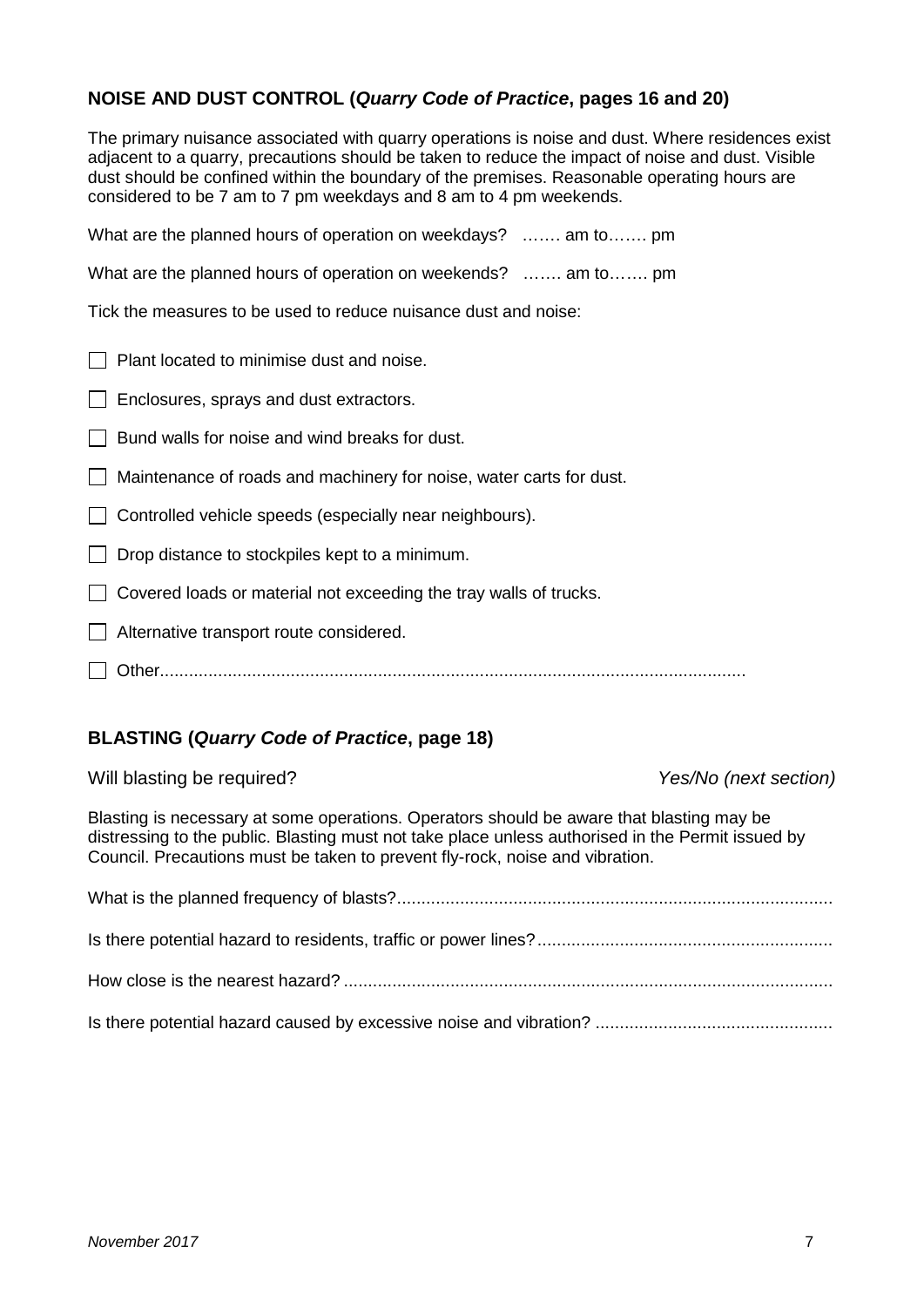#### **EXCAVATION AND DISTURBANCE BENCHING (***Quarry Code of Practice,* **page 20)**

| Will the deposit be benched to win material?                                                                                                                                                                                                                                                                                                                                  | Yes/No (next section)             |
|-------------------------------------------------------------------------------------------------------------------------------------------------------------------------------------------------------------------------------------------------------------------------------------------------------------------------------------------------------------------------------|-----------------------------------|
|                                                                                                                                                                                                                                                                                                                                                                               |                                   |
|                                                                                                                                                                                                                                                                                                                                                                               |                                   |
| Towards the end of the productive life of the quarry, the uppermost benches should be reduced in<br>height. Where possible benches should be recontoured to form slopes by grading them out or back<br>filling. Slopes greater than 30 metres in length should be broken up with drainage berms along<br>contour to reduce erosion.                                           |                                   |
| What is the final land form shape?                                                                                                                                                                                                                                                                                                                                            | <b>Benches/Recontoured slopes</b> |
|                                                                                                                                                                                                                                                                                                                                                                               |                                   |
|                                                                                                                                                                                                                                                                                                                                                                               |                                   |
|                                                                                                                                                                                                                                                                                                                                                                               |                                   |
|                                                                                                                                                                                                                                                                                                                                                                               |                                   |
| Orientation of benches should take into account the underlying geology and vantage points from<br>which the quarry is visible. Where practicable, the uppermost benches of the quarry should be<br>established and worked out first. This allows the upper sections of the face, which are often the<br>most visible, to be rehabilitated early in the life of the operation. |                                   |
| Can the uppermost benches be worked first?                                                                                                                                                                                                                                                                                                                                    | Yes / No                          |
| If No, describe how the quarry is to be developed                                                                                                                                                                                                                                                                                                                             |                                   |
|                                                                                                                                                                                                                                                                                                                                                                               |                                   |
|                                                                                                                                                                                                                                                                                                                                                                               |                                   |
|                                                                                                                                                                                                                                                                                                                                                                               |                                   |

#### **NOXIOUS WEEDS AND PLANT DISEASES (***Quarry Code of Practice***, page 22)**

Weed invasion can be minimised by tackling weed infestations quickly. Weeds should be managed until such time as native species are re-established. A list of weeds is shown on page 40 of the Code.

Quarries can also spread the root rotting pathogen *Phytophthora cinnamomi* (PC), responsible for the increasing loss of native plant communities in coastal heath and moorland areas. Gravel free of PC may be stipulated for road contracts in sensitive zones.

| Does the quarry produce sand or gravel?              | Yes/No |
|------------------------------------------------------|--------|
| Is the quarry situated in native vegetation?         | Yes/No |
| Is the elevation less than 800 metres?               | Yes/No |
| Is rainfall greater than 600 mm per annum?           | Yes No |
| Are zones of 'die back' evident in the native heath? | Yes/No |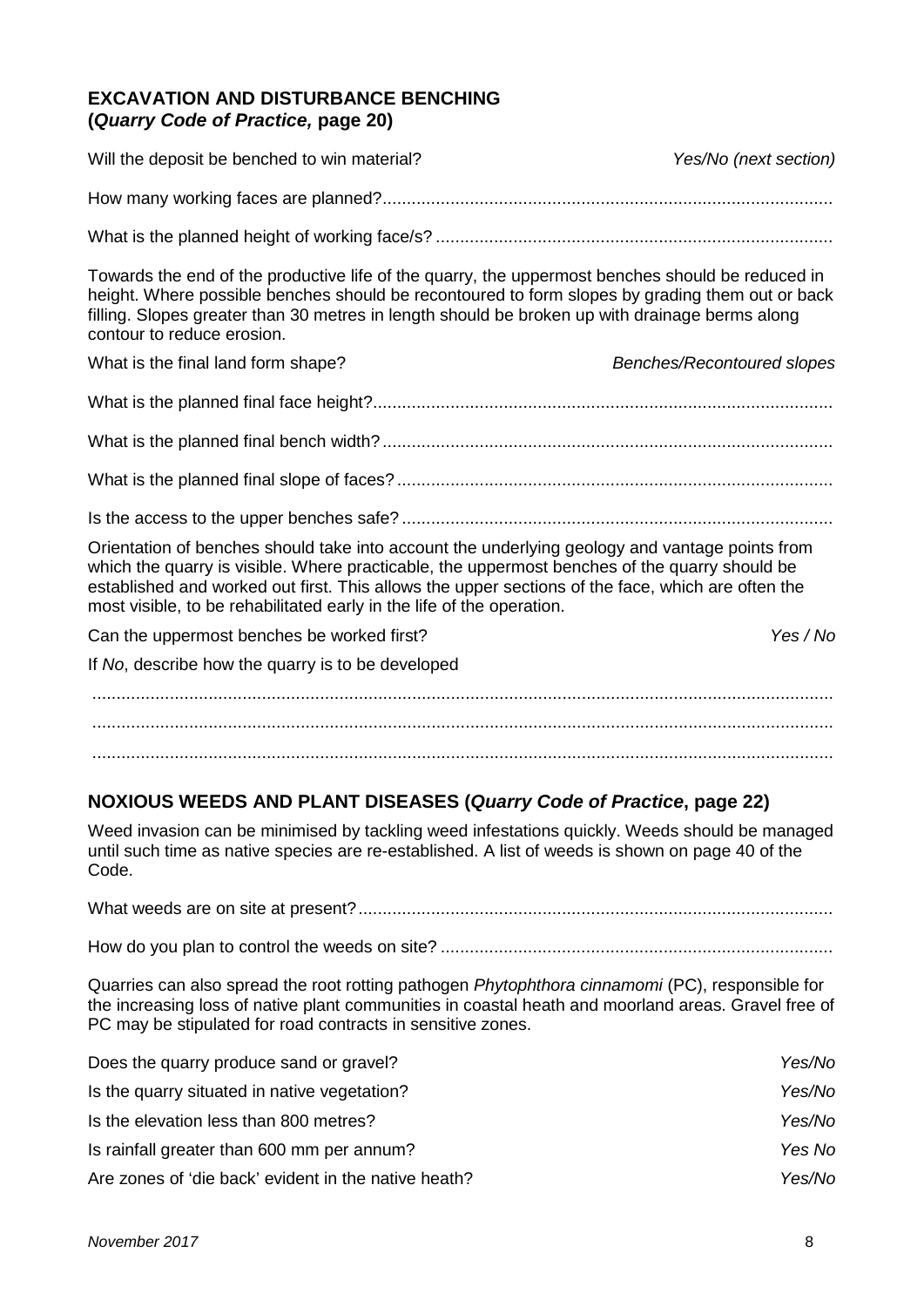#### **DRAINAGE AND EROSION CONTROL (***Quarry Code of Practice***, page 24)**

Water leaving quarry premises should be clear and free from contaminants. Water quality may be affected far beyond the premises, affecting downstream neighbours and the environment. Nearly all quarry sites are liable to drainage or erosion problems if run off is not controlled.

| Are there downstream water users?                                       | Yes/No |
|-------------------------------------------------------------------------|--------|
| Are clays or other fine material on site?                               | Yes/No |
| Will the exposed surface easily erode?                                  | Yes/No |
| Given the nature of the catchment above, is a diversion drain required? | Yes/No |
| Tick the control measures which are proposed.                           |        |
| $\Box$ Cut off drain/s?                                                 |        |
| □ Drains for pit stockpile areas                                        |        |

Drains……for access road

 $\Box$  Culverts

 $\Box$  Settling traps for pit

 $\Box$  Settling traps for stockpile area

 $\Box$  Settling traps for access road

(Please show the above, on the plan)

Certain minerals have the potential to cause acid drainage pollution when exposed to air and water. Likely visible signs include the presence of pyrite minerals and iron-rich precipitates. These may be evident in the form of brown staining on rocks or in water.

Is there evidence of pyrite or acid drainage *Yes/No*

If *Yes,* the operation should be restricted to the oxidised zone.

#### **WASTE DISPOSAL AND STORAGE (***Quarry Code of Practice***, page 26)**

Quarries should not be allowed to accumulate rubbish, disused plant, waste oil or other waste materials. Oil changes should not be done on site unless hydrocarbon spillage equipment is on hand. Chemicals and fluids must be stored according to Australian Standards. Sewerage must be Council approved and landfills approved by the Environmental Protection Authority (EPA).

Are the following goods to be stored on site?

| Fuel or oil Yes/No |        |  |  |  |
|--------------------|--------|--|--|--|
| Explosives         | Yes/No |  |  |  |
|                    |        |  |  |  |
|                    |        |  |  |  |
|                    |        |  |  |  |
|                    |        |  |  |  |
|                    |        |  |  |  |
|                    |        |  |  |  |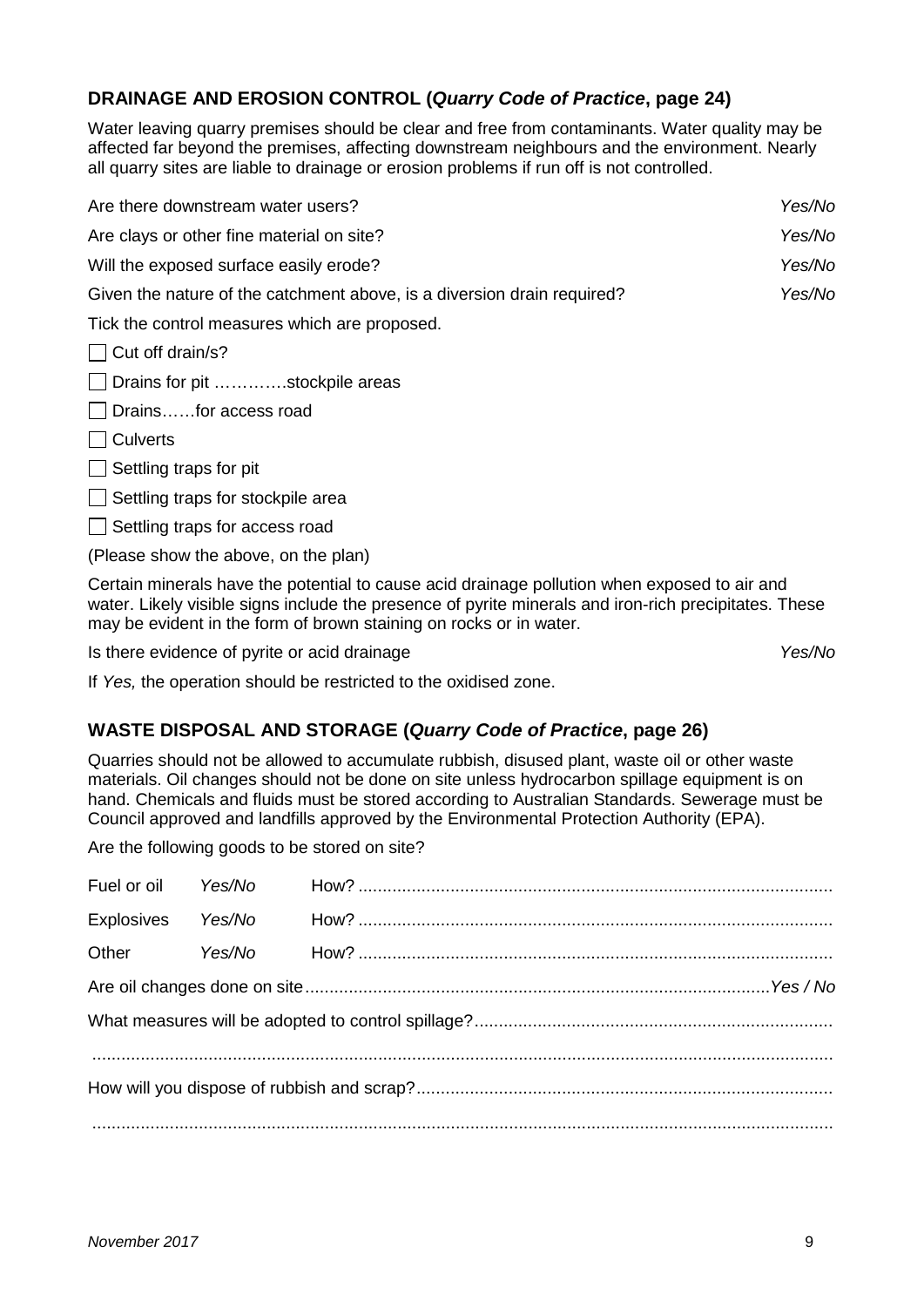# **REHABILITATION (***Quarry Code of Practice***, page 29)**

The main aims of rehabilitation work are:

- The stabilisation of all worked out areas to minimise ongoing erosion.
- To revegetate worked out areas with suitable plant species.
- To minimise visual impact of disturbed areas.
- To ensure that worked out areas are safe for future uses.

The final land use of the site will determine the final landform, which should blend with the surrounding landscape.

| $\begin{smallmatrix}&&&&&&&&&\\ &&&&&&&&&\\ &&&&&&&&&&&\\ &&&&&&&&&&&\\ &&&&&&&&&&&\\ &&&&&&&&&&&\\ &&&&&&&&&&&\\ &&&&&&&&&&&\\ &&&&&&&&&&&\\ &&&&&&&&&&&\\ &&&&&&&&&&&\\ &&&&&&&&&&&\\ &&&&&&&&&&&\\ &&&&&&&&&&&&&\\ &&&&&&&&&&&&&\\ &&&&&&&&&&&&&\\ &&&&&&&&&&&&&\\ &&&&&&&&&&&&&\\ &&&&&&&&&&&&&\\ &&&&&&&&&&&&&&&\\ &&&&&&&&&&&&&&&\\ &&&&&&&&&&&&&&&\\ &&&&&&&&&&&&&&&\\ &&&&&&&&&&&&&&&\\ &&&&&&&&&&&&&&&\\ &&&&&&&&&&&&&&&\\ &&&&&&&&&&&&&&&\\ &&&&&&&&&&$ |  |
|-------------------------------------------------------------------------------------------------------------------------------------------------------------------------------------------------------------------------------------------------------------------------------------------------------------------------------------------------------------------------------------------------------------------------------------------------------------------|--|
|                                                                                                                                                                                                                                                                                                                                                                                                                                                                   |  |
|                                                                                                                                                                                                                                                                                                                                                                                                                                                                   |  |
|                                                                                                                                                                                                                                                                                                                                                                                                                                                                   |  |

Site preparation earthworks are best carried out during early-mid autumn.

| Overburden back filled<br>Levelling of bunds and stockpiles                |  |
|----------------------------------------------------------------------------|--|
| Slopes reduced below 3 in 1<br>Slope distance less than 30 metres          |  |
| Compacted areas and roads deep ripped<br>Bench heights reduced to 5 metres |  |
| Wetlands ponds constructed<br>Rippable benches recontoured                 |  |
| Signage/security around remnant benches<br>Weed identification and control |  |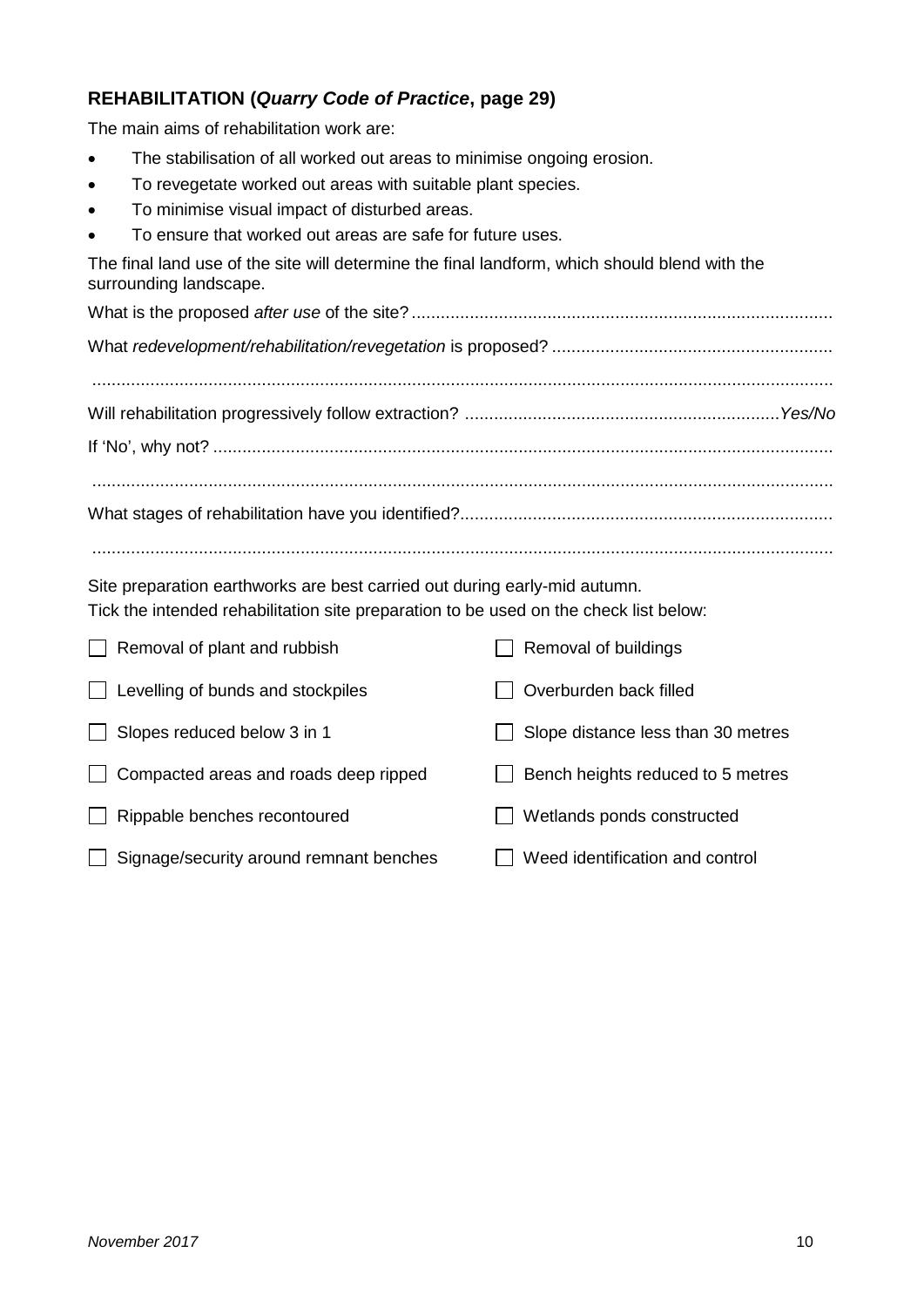# **REVEGETATION (***Quarry Code of Practice***, page 33)**

| Yes No<br>Are sections of the planned operation visible from main roads etc?                                                                                                                                                                                                                                                                                                              |                                                                                  |                                                                                                                                                                                                  |        |
|-------------------------------------------------------------------------------------------------------------------------------------------------------------------------------------------------------------------------------------------------------------------------------------------------------------------------------------------------------------------------------------------|----------------------------------------------------------------------------------|--------------------------------------------------------------------------------------------------------------------------------------------------------------------------------------------------|--------|
| What landscaping/vegetation will be planted/retained, to screen the operation?                                                                                                                                                                                                                                                                                                            |                                                                                  |                                                                                                                                                                                                  |        |
|                                                                                                                                                                                                                                                                                                                                                                                           |                                                                                  |                                                                                                                                                                                                  |        |
| Establishment of a self-sustaining cover of vegetation is the best low maintenance stabiliser of<br>disturbed sites in the long term. Generally, the vegetation type that existed before the disturbance<br>or a similar vegetation type will be most successful afterwards. Seed application should be done<br>mid-late autumn whilst tree planting is best carried out in early spring. |                                                                                  |                                                                                                                                                                                                  |        |
|                                                                                                                                                                                                                                                                                                                                                                                           | Tick the intended revegetation measures to be used on the checklist below:       |                                                                                                                                                                                                  |        |
| Soil importation <sup>*</sup>                                                                                                                                                                                                                                                                                                                                                             | Soil spreading                                                                   | Soil tillage/ripping                                                                                                                                                                             |        |
| Direct seeding                                                                                                                                                                                                                                                                                                                                                                            | Cover/nurse crop                                                                 | Spreading of seed slash                                                                                                                                                                          |        |
| Tree planting                                                                                                                                                                                                                                                                                                                                                                             | Fertiliser application                                                           | Mulching                                                                                                                                                                                         |        |
| Water reticulation                                                                                                                                                                                                                                                                                                                                                                        | <b>Browsing controls</b>                                                         |                                                                                                                                                                                                  |        |
|                                                                                                                                                                                                                                                                                                                                                                                           | Note that if soil is imported stringent weed control measures must be taken.     |                                                                                                                                                                                                  |        |
| Rehabilitation is a process which may take several years to produce a stable and self-sustaining<br>ecosystem. Maintenance of rehabilitation is vitally important and any failures should be rectified<br>quickly.                                                                                                                                                                        |                                                                                  |                                                                                                                                                                                                  |        |
|                                                                                                                                                                                                                                                                                                                                                                                           | Identify the intended follow up measures to be used on the checklist below:      |                                                                                                                                                                                                  |        |
|                                                                                                                                                                                                                                                                                                                                                                                           | Monitor drainage, erosion control and plant growth.                              |                                                                                                                                                                                                  |        |
| Follow up fertiliser                                                                                                                                                                                                                                                                                                                                                                      | Weed control                                                                     | Re-sowing for crop failure                                                                                                                                                                       |        |
| changes.                                                                                                                                                                                                                                                                                                                                                                                  |                                                                                  | Do you understand that a security deposit will be imposed on the extent of rehabilitation<br>required, and also that the security deposit will be reviewed if the rehabilitation liability       | Yes/No |
|                                                                                                                                                                                                                                                                                                                                                                                           |                                                                                  | Before the security deposit is released the minimum standards below are to be achieved:                                                                                                          |        |
|                                                                                                                                                                                                                                                                                                                                                                                           | The rehabilitated area should be safe and self-sustaining.                       |                                                                                                                                                                                                  |        |
| $\bullet$                                                                                                                                                                                                                                                                                                                                                                                 | The area must be suitable for the planned final use or rehabilitation objective. |                                                                                                                                                                                                  |        |
| ٠                                                                                                                                                                                                                                                                                                                                                                                         | Rehabilitated areas should be visibly free of active erosion and noxious weeds.  |                                                                                                                                                                                                  |        |
| $\bullet$                                                                                                                                                                                                                                                                                                                                                                                 | Revegetation is established and effective over the whole site.                   |                                                                                                                                                                                                  |        |
| measured against it.                                                                                                                                                                                                                                                                                                                                                                      |                                                                                  | Evaluation of revegetation will be dependent on factors including tree density, species diversity,<br>and vegetative cover. A copy of this document should be retained. Your performance will be |        |
|                                                                                                                                                                                                                                                                                                                                                                                           |                                                                                  |                                                                                                                                                                                                  |        |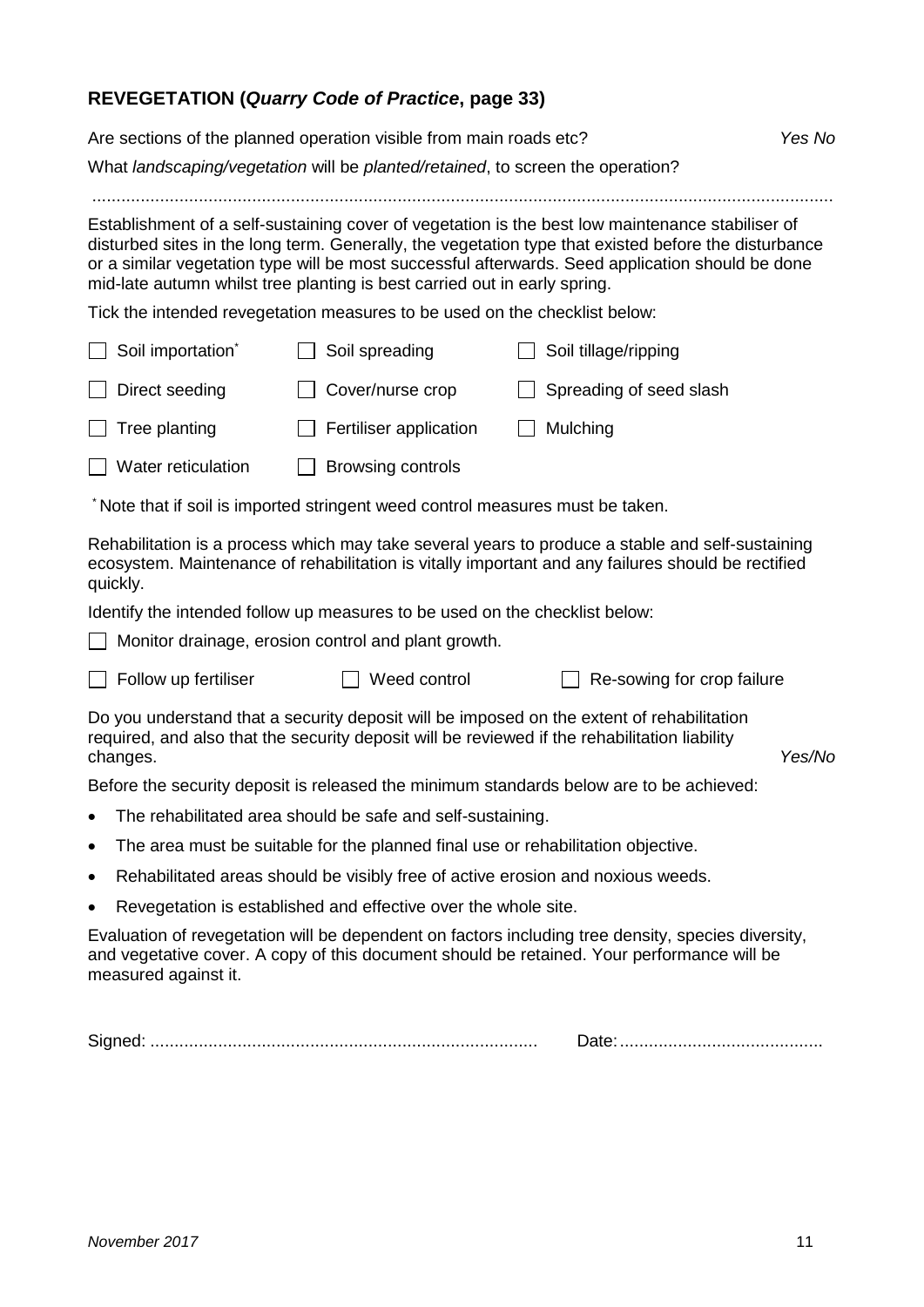| Please Indicate:                  |                                       |                         |                                        |                      |
|-----------------------------------|---------------------------------------|-------------------------|----------------------------------------|----------------------|
| Access roads                      |                                       | Direction of water flow |                                        | ----≽                |
| Visual screening                  |                                       |                         | Drainage, settling ponds, process dams |                      |
| Direction of working              | $\rightarrow$                         |                         | Stages of operation and rehabilitation | $--- 2002 ---$       |
| Bench face                        | $\overline{\phantom{a}}$<br>┯         |                         | Distance to watercourses and housing   | $\xleftarrow{350 m}$ |
| Dimensions of excavation          | $\xleftarrow{350}$ m $\xrightarrow{}$ |                         |                                        |                      |
| Location of processing plant      | $\boxtimes$                           | North<br>$\frac{1}{N}$  | QUARRY                                 | DATE                 |
| Topsoil and overburden stockpiles | A A topsoil A A                       |                         | SCALE                                  | <b>DRAWN</b>         |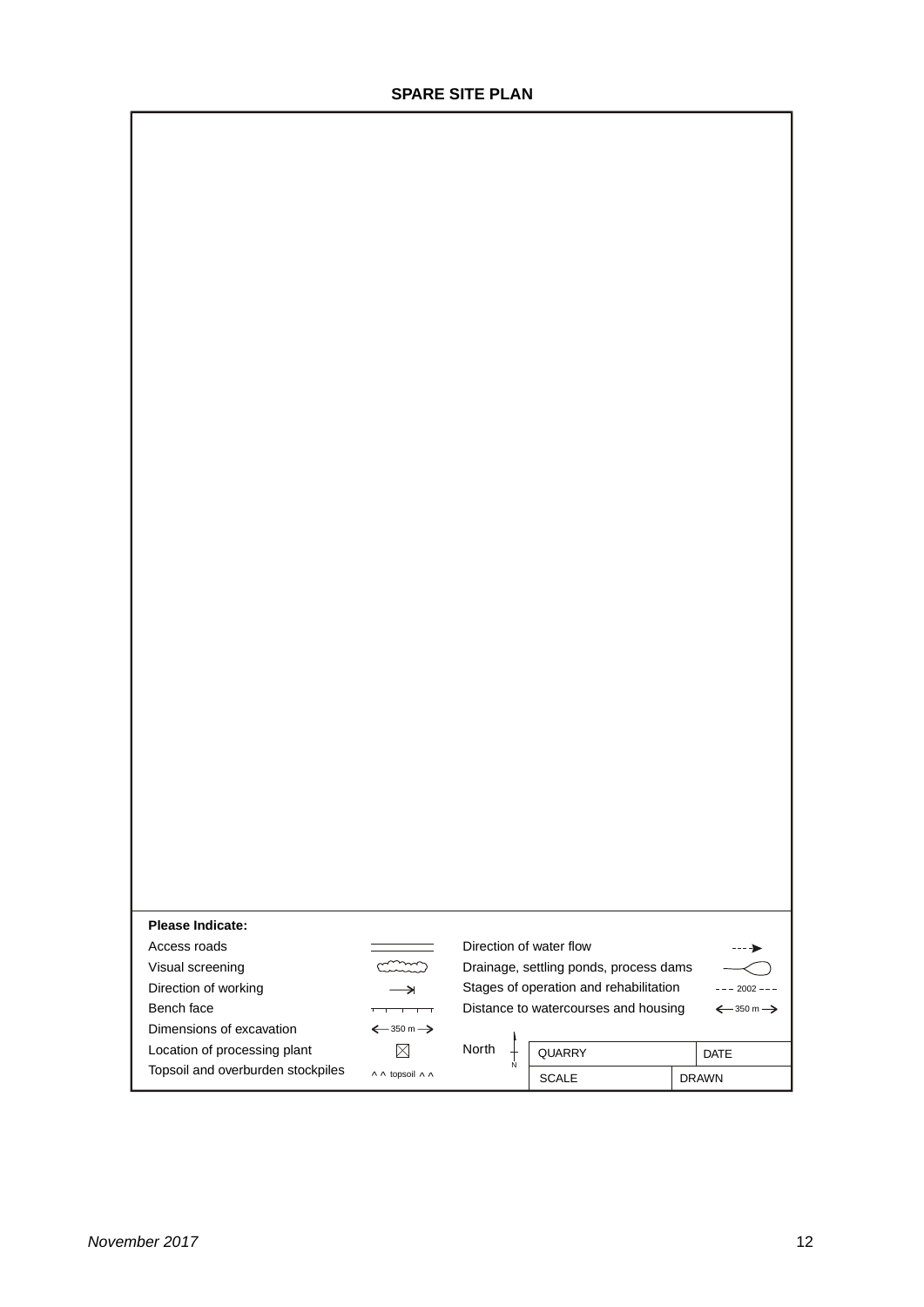**SAMPLE SITE PLAN**



#### **SAMPLE SECTION**